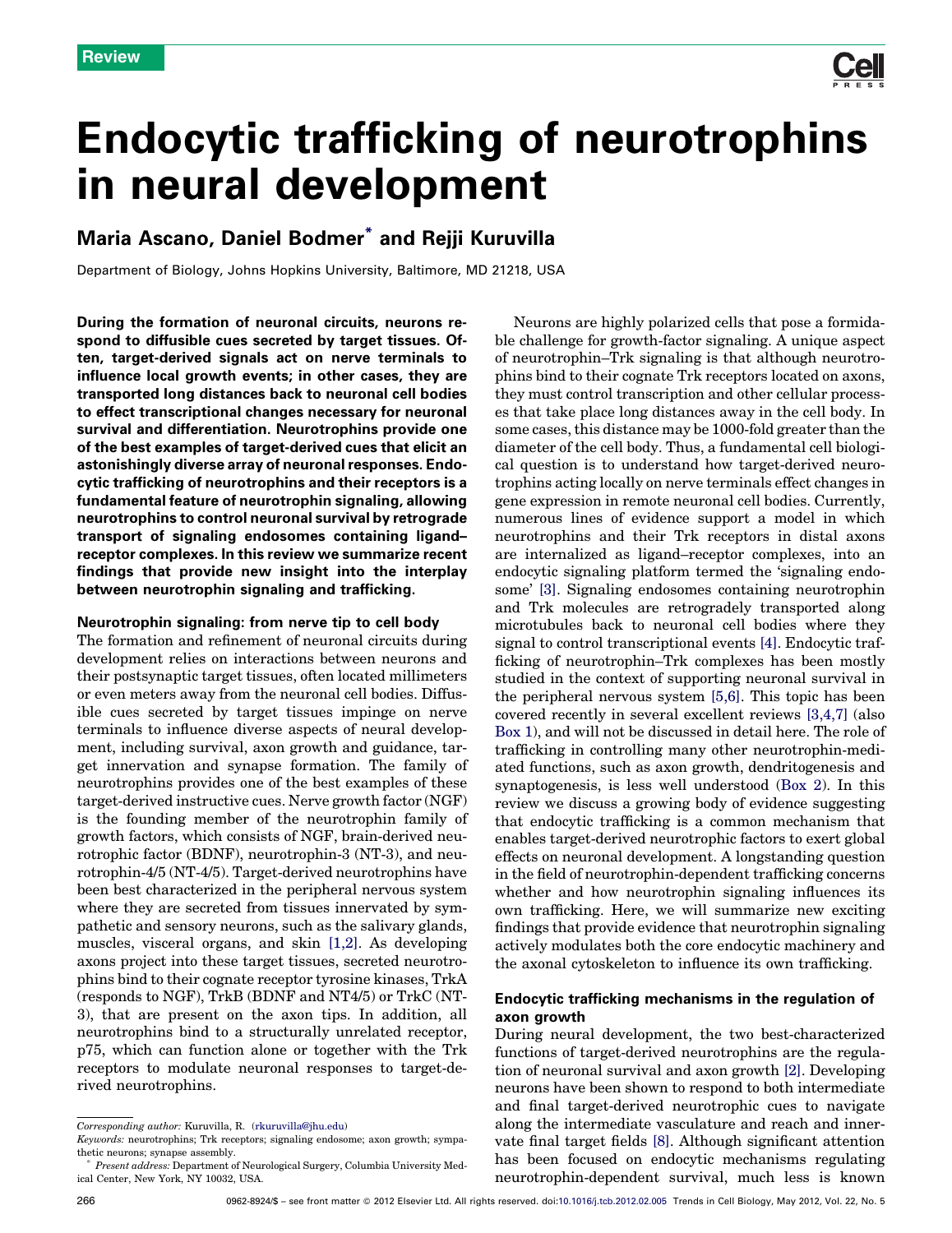#### <span id="page-1-0"></span>Box 1. Alternative models of retrograde signaling

The mechanism by which neurotrophins transmit signals retrogradely from distal axons to the neuronal soma has been a major focus of NGF research over the last decade. The evidence from many studies supports the hypothesis that NGF and TrkA are endocytosed as a ligand–receptor complex in distal axons and retrogradely transported to the cell bodies as a 'signaling endosome'. The signaling endosome hypothesis has been reviewed in detail elsewhere and will not be discussed here [\[3,4,7\]](#page-6-0).

It is important to note that other models of retrograde signaling have been proposed and may exist in parallel with the transport of signaling endosomes [\[6,58,59\].](#page-6-0) In support of alternative models, neurotrophins immobilized to beads can signal retrogradely and promote neuronal survival in the absence of internalization [\[6,58\].](#page-6-0) TrkA endosomes may signal retrogradely without internalization of NGF. This model is considered plausible because highly concentrated TrkA can become autophosphorylated in the absence of NGF [\[60\]](#page-7-0), and high concentrations of TrkA may be present in retrogradely transported vesicles. Another model states that downstream effectors of NGF–TrkA signaling may be transported, independent of the signaling endosome. However, inhibition of TrkA kinase activity or downstream effectors in the proximal axon segment does not prevent effector activation in the cell bodies [\[5\],](#page-6-0) indicating that the NGF–TrkA signal is self-regenerative. Thus, retrogradely transported NGF–TrkA endosomes have all the components necessary to activate downstream signaling pathways locally in the cell bodies, which is inconsistent with the signaling effector model being a major contributor to retrograde signaling. Finally, it has been suggested that propagating waves of TrkA phosphorylation on the plasma membrane may convey retrograde signals within one minute after NGF application on distal axons [\[58,61\]](#page-7-0). One would predict that a propagating Trk activation wave would be a bidirectional process. Nevertheless, application of NGF to cell bodies and proximal axons does not result in the appearance of activated TrkA in distal axons [\[5\].](#page-6-0) These findings do not rule out the existence of alternative retrograde mechanisms, but they suggest that retrograde signaling endosomes represent the primary mode of NGF retrograde signaling.

about the contribution of endocytic trafficking to neurotrophin-mediated axon growth.

Terminal arborization of peripheral neurons is dependent on NGF [\[9–11\]](#page-6-0). NGF is expressed in peripheral targets innervated by sympathetic and sensory neurons. In Ngf/Bax double knockout mice, elimination of the proapoptotic factor Bax concurrently with NGF allowed the assessment of NGF functions in axon growth in vivo, without the apoptosis that would be elicited by NGF deprivation [\[12\]](#page-6-0). A reduction of sympathetic and sensory innervation of several target tissues was observed in Ngf/ Bax mutant mice  $[9-11]$ . Given that NGF is a targetderived growth factor, it may support axon growth either by local signaling in the axons or by initiating a retrograde signal to the cell bodies where it controls transcription ([Figure](#page-2-0) 1). Several transcription factors that promote the expression of genes important for axon growth and branching have been identified as key targets of NGF– TrkA retrograde signaling [\(Figure](#page-2-0) 1a). cAMP-responsive element-binding protein (CREB), a transcription factor that is both necessary and sufficient to support the survival of neurotrophin-dependent neurons [\[13\]](#page-6-0), also mediates axon growth in response to NGF [\[14\].](#page-6-0) The retrograde signaling triggered by NGF leads to CREB phosphorylation on Ser133 in cell bodies [\[15\]](#page-6-0). However, in Creb1/Bax mutant mice, severe deficits in peripheral

### Box 2. Regulation of sympathetic nervous system development by target innervation

Postganglionic sympathetic neurons innervate a variety of peripheral targets to control tissue homeostasis. Sympathetic neurons have long served as an amenable model system to study the developmental actions of target-derived signals. Sympathetic neurons arise from neural crest precursors that migrate ventrally from the dorsal neural tube to the vicinity of the dorsal aorta to coalesce into primordial ganglia. Proliferation of sympathetic neuroblasts overlaps temporally with differentiative changes, including the acquisition of noradrenergic features and projection of axons [\[62\]](#page-7-0). These early stages of neurogenesis and differentiation are influenced by intrinsic transcriptional determinants, and extrinsic signals including bone morphogenetic protein (BMP), Wnts and hepatocyte growth factor [\[63–65\].](#page-7-0) Sympathetic axons extend along intermediate targets such as the arterial vasculature in response to vasculature-derived cues including artemin, NT-3, and endothelin to reach final peripheral targets, where they undergo terminal extension and branching in response to target-derived NGF [\[8,66\].](#page-6-0) For postganglionic sympathetic neurons, the period of target innervation (in mice, embryonic days E16.5 to the second postnatal week) coincides with the elaboration of dendrites, formation of synaptic connections with preganglionic sympathetic neurons, and pruning of cell number by apoptosis [\[8,67,68\]](#page-6-0). Approximately 50% of the total numbers of post-mitotic sympathetic neurons are eliminated by apoptosis around the time when their axons innervate target tissues. NGF has been shown to influence multiple steps of post-ganglionic sympathetic neuronal circuit assembly, including the regulation of neuronal survival, axon innervation of targets, dendritic patterning and synaptogenesis [\[8\]](#page-6-0). Some target tissues, notably the sweat glands, also induce a switch in neurotransmitter phenotype of a subset of sympathetic neurons from adrenergic to cholinergic upon target innervation [\[8\].](#page-6-0) The identity of the responsible target-derived signal(s) remains to be clearly defined, although several candidate factors have been proposed.

sensory innervation were observed, without detectable loss of neurons, indicating that CREB also regulates the expression of genes necessary for axon growth [\[14\].](#page-6-0) More recent studies have implicated several transcription factors, including nuclear factor of activated T cells (NFAT) [\[16\]](#page-6-0), serum response factor (SRF) [\[17\],](#page-6-0) and early growth response 3 (Egr3) [\[18\],](#page-6-0) that are exclusively required for neurotrophin-dependent axon growth. Genes regulated by NGF-dependent signaling that promote axon growth and innervation of final target tissues, include the NGF receptor, TrkA, itself [\[19,20\],](#page-6-0) cytoskeletal components including  $\alpha$ -tubulin, [\[21\],](#page-6-0)  $\beta$ -actin and  $\gamma$ -actin [\[17\],](#page-6-0) and regulators such as the Rho-specific guanine nucleotide exchange factor (GEF), Trio [\[22\].](#page-6-0) In developing sympathetic neurons a member of the Wnt family of secreted ligands, Wnt5a, is upregulated by target-derived NGF, revealing an unexpected hierarchical pathway of growth factor signaling that underlies target innervation [\[23\].](#page-7-0) Retrograde NGF signaling promotes  $Wnt5a$  expression in sympathetic neurons, and secretion of Wnt5a, in turn, exerts an autocrine effect on sympathetic axon branching. These findings suggest a regulatory mechanism whereby ingrowing axons themselves produce diffusible cues dependent on signals derived from the target to instruct target innervation. Thus, retrograde signaling, and possibly TrkA-signaling endosomes, is essential for target-derived NGF to activate transcriptional programs essential for final stages of target innervation.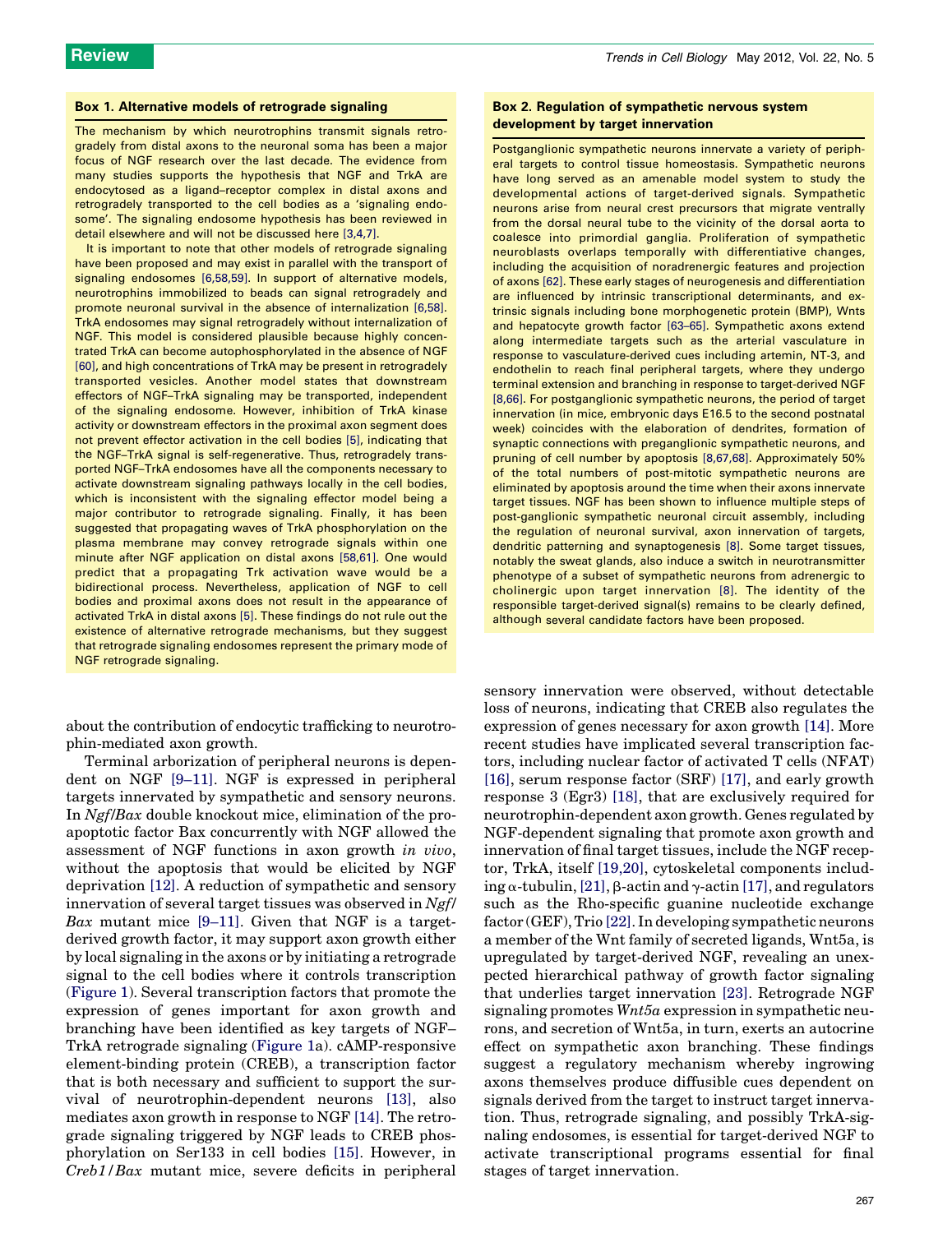<span id="page-2-0"></span>

Figure 1. Target-derived NGF mediates axon growth and synapse assembly in sympathetic neurons via endocytic signaling mechanisms. (a) Retrograde NGF signaling, probably via axonal transport of TrkA-signaling endosomes, activates transcription factors and the expression of downstream target genes essential for long-term axon growth and target innervation. (b) Local NGF-TrkA signaling from an endocytic platform in axons promotes axon growth. NGF-TrkA complexes are endocytosed via a signaling pathway that includes phospholipase C-y, calcineurin and dynamin1. Internalization of TrkA in distal axons is required for short-term axon growth, in a manner independent of transcriptional responses. (c) NGF-TrkA signaling endosomes are retrogradely transported long distances from axon terminals to the distal dendrites of sympathetic neurons. In dendrites, NGF-TrkA endosomal complexes signal via the MEK/MAPK pathway to regulate the clustering of acetylcholine receptors (nAChRs) and pre-existing postsynaptic density components including MAGUK, GKAP and Shank. Endosomal TrkA signaling modulates the assembly of postsynaptic components, in part, by restricting the anti-synaptic actions of p75 signaling in dendrites.

In addition to retrograde activation of transcriptional responses, local endocytic signaling in axons is also crucial for NGF-mediated growth. The first evidence that TrkA internalization is crucial for neurite outgrowth emerged when a temperature-sensitive dynamin mutant was found to attenuate significantly NGF-induced neurite outgrowth in PC12 cells [\[24\]](#page-7-0). In sympathetic neurons, target-derived NGF regulates dynamin through a local calcineurin-mediated signaling pathway in axons (Figure 1b) [\[25\]](#page-7-0). Calcineurin is a calcium-responsive phosphatase that is highly enriched in the nervous system. NGF–TrkA signaling in distal axons induces calcineurin-dependent dephosphorylation of dynamin1, driving receptor internalization. Interestingly, endocytosis of TrkA is required for short-term axon growth and final target innervation in the sympathetic nervous system, although the precise mechanisms remain unclear.

How might local endocytosis in axons regulate NGFdependent axon growth? One possibility is that endocytosis allows for efficient NGF–TrkA signaling. Emerging experimental evidence highlights a crucial role for endocytosis of receptor tyrosine kinases in ensuring localized signaling responses to extracellular guidance/trophic cues. This is relevant for several developmental processes including directional migration [\[26\]](#page-7-0) and filopodial sprouting by endothelial tip cells during angiogenesis [\[27\]](#page-7-0). Internalization might enhance downstream signaling by altering the complement of signaling effectors associated with the receptors or by prolonging the activation of receptors and downstream signaling effectors. Alternatively, internalization of Trk may promote the recycling of receptors back to the membrane to allow repeated interaction with the ligand. Blockade of endocytosis attenuated TrkA phosphorylation atthe activation loop sites and reduced its catalytic activity in PC12 cells [\[24\]](#page-7-0). These findings support the idea that endocytosis enhances TrkA signaling responses, perhaps, by concentrating activated TrkA receptors in endocytic vesicles. Internalization might also regulate the kinetics of activation of downstream signaling pathways. Signaling by internalized TrkA receptors resulted in sustained Erk activation [\[28\].](#page-7-0) The persistence of NGF-mediated activation of Erk signaling may be dictated, in part, by the ability of TrkA receptors to sustain activity within the acidic environment of endosomes [\[29,30\]](#page-7-0), and also by a delay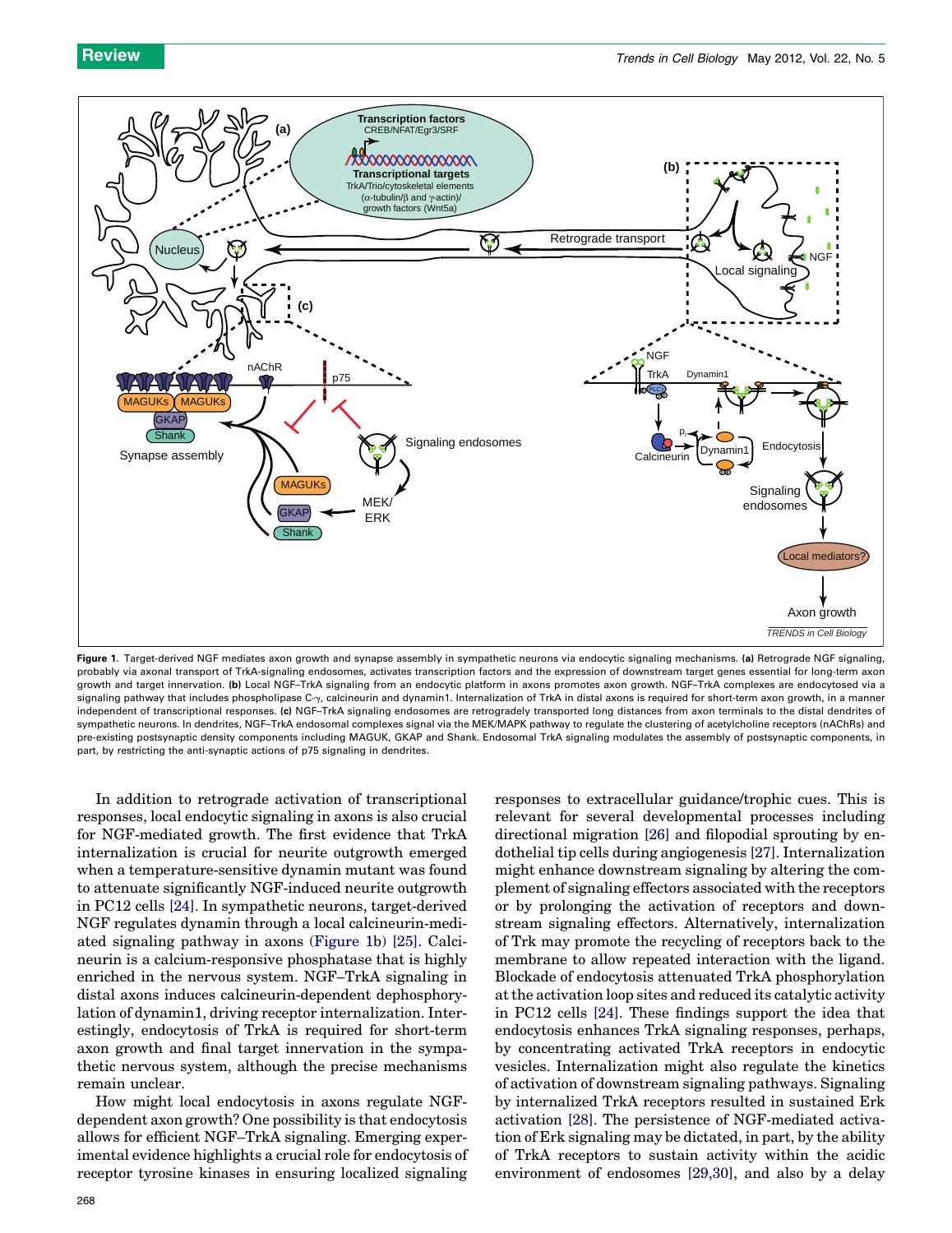in the transition from early to late endosomes/lysosomes [\[28\]](#page-7-0). The ability of neurotrophins to sustain signaling following internalization may also be facilitated by the dynamic organization of the endocytic organelles in axons; the endosomes in distal axons are predominantly of neutral pH with the proportion of acidic vesicles increasing with proximity to neuronal soma [\[31\]](#page-7-0). Removal from the cell surface may also protect TrkA receptors from plasma membrane-associated tyrosine phosphatases, with a mechanism resembling the internalization of vascular endothelial growth factor receptor in endothelial cells [\[32\].](#page-7-0) A challenging goal for the future will be to characterize the precise differences in axonal NGF–TrkA signaling from an endocytic versus plasma-membrane platform and how this relates to neurotrophin functions.

## Retrograde neurotrophin signaling regulates dendritic growth and synapse assembly

The formation of dendrites and the establishment of connections with presynaptic partners is an integral step in the normal development of most neurons. For postganglionic sympathetic neurons, the dendritic arbors increase in complexity upon innervation of peripheral target tissues, but are not affected by efferent fibers from the preganglionic neurons. In addition, the complexity of dendritic arbors positively correlates with the size of the target tissue [\[33\]](#page-7-0). Treatment with exogenous NGF enhances the complexity of dendrites in sympathetic ganglia, increasing the number ofprimary dendrites, dendritic length, and branches [\[34,35\]](#page-7-0). Conversely, NGF-neutralizing antiserum had opposite effects [\[36\]](#page-7-0). Taken together, these results suggest that retrograde NGF signaling promotes the growth, arborization, and maintenance of dendrites in vivo. The precise signaling mechanisms and transcriptional targets necessary for this process remain to be determined.

Recently, a synaptogenic signal by which retrograde signaling endosomes contribute to the formation of synaptic connections has been identified in the sympathetic nervous system. NGF knockout mice display a dramatic loss of pre- and post-ganglionic synaptic specializations, without any loss of preganglionic axon innervation [\[37\]](#page-7-0). While exploring this mechanism it was found that NGF– TrkA signaling endosomes are retrogradely transported from distal axons all the way to the distal dendrites of sympathetic neurons in vitro. In dendrites, NGF–TrkA endosomal complexes act through the MEK/MAPK pathway to mediate the assembly of post-synaptic density components, such as membrane-associated guanylate kinases (MAGUK), Shank, guanylate kinase-associated protein (GKAP), and nicotinic acetylcholine receptors (nAChRs) ([Figure](#page-2-0) 1c). Astonishingly, NGF-mediated clustering of synaptic components is independent of new protein synthesis, indicating that NGF–TrkA signaling endosomes regulate the clustering of pre-existing synaptic components. These results support the hypothesis that endosomal NGF–TrkA complexes propagate intracellular signaling pathways throughout the entire neuron and exert control over many steps during the development of sympathetic circuitry, including dendritic arborization and the formation of connections with preganglionic sympathetic neurons.

## Receptor trafficking modulates positive feedback loops during neuronal competition

During embryonic development, neurons are produced in vast excess and their survival is controlled by limiting amounts of target-derived growth factors. The final number of neurons is dependent on the balance between signals promoting cell survival and cell death. New evidence indicates that NGF signaling triggers positive feedback loops that help to specify the neurons that survive and to distinguish them from those that undergo apoptosis. The feedback mechanisms may amplify subtle differences in the initial strength of NGF–TrkA signaling in particular neurons, thereby enhancing the ability of those neurons to gain access to limited amounts of NGF. Retrograde trafficking of NGF–TrkA complexes may play a prominent role in maintaining these feedback mechanisms [\(Figure](#page-4-0) 2).

In sympathetic neurons, retrograde NGF signaling regulates the transcription of factors that enhance their own access to NGF and weaken neighboring neurons that do not gain sufficient access to NGF. TrkA was identified as a potential competition-promoting factor that is induced in response to target-derived NGF [\[19,20\]](#page-6-0). Increased levels of TrkA form a positive feedback loop by which NGF enhances sensitivity to itself. Thus, both the magnitude and duration of NGF signaling increase in a concentrationdependent manner following initial exposure to NGF. Relatively small differences in the initial levels of NGF– TrkA signaling are amplified via increased TrkA transcription to establish differential sensitivities in competing neurons to target-derived NGF. Aside from regulating TrkA levels, NGF also regulates the expression of p75, Bdnf, and Nt4 [\[20,38\].](#page-6-0) The ability of NGF to promote expression of these factors has a more sinister function. In an interesting model of paracrine inhibition, retrograde NGF signaling promotes the secretion of BDNF and NT-4/5 to actively kill competing neurons that have low levels of NGF signaling, through a p75-mediated mechanism. A similar BDNF/p75-mediated paracrine signal also underlies the competitive elimination of sympathetic axons during developmental axon pruning in the sympathetic nervous system, which occurs long after the period of naturally occurring cell death [\[39\]](#page-7-0).

Retrograde neurotrophin signaling may regulate Trk levels in developing axons at multiple levels, from transcriptional regulation to the anterograde transport of mature receptors. In an example of a positive feedback loop that does not depend on new protein synthesis, localized BDNF signaling enhanced the anterograde transport of TrkB receptors during axonal specification in hippocampal neurons [\[40\].](#page-7-0) In developing sympathetic neurons, it was reported that TrkA receptors on the surface of sympathetic neuron cell bodies are endocytosed and anterogradely transported to the axon terminals by a transcytotic process [\[41\]](#page-7-0). NGF applied to distal axons enhanced the transcytosis of TrkA receptors from cell bodies to distal axons. Anterograde trafficking of Trk receptors was shown to be necessary for full signaling and growth responses to targetderived neurotrophins [\[41,42\]](#page-7-0). Taken together, these findings suggest that retrograde neurotrophin signaling regulates transcriptional and trafficking-based feedback loops that are necessary for neuronal development.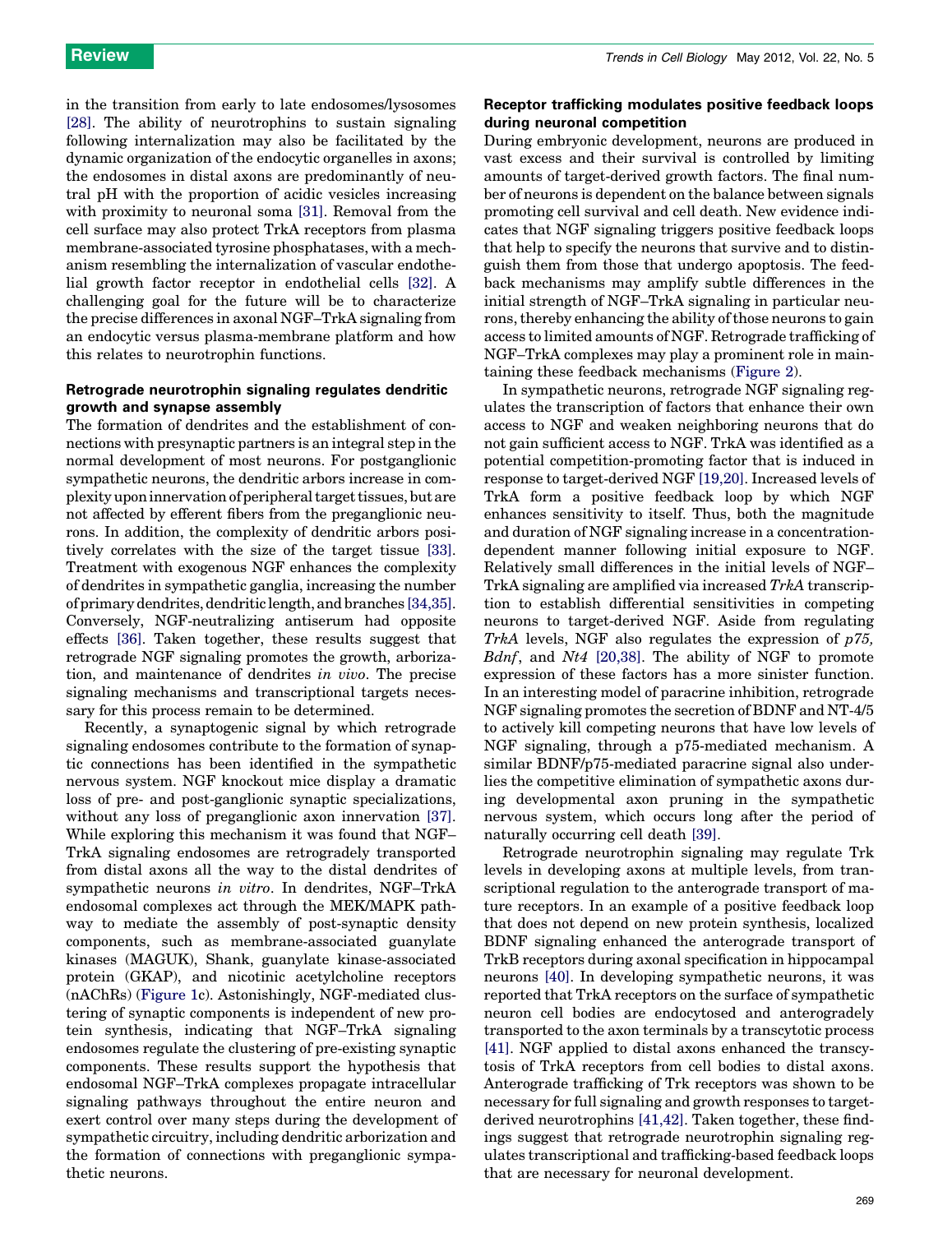<span id="page-4-0"></span>

Figure 2. Axonal trafficking of survival and apoptotic signals underlie a developmental competition for target-derived NGF. In competing neurons, retrograde NGF signaling regulates a positive feedback loop by which NGF enhances sensitivity to itself by activating the transcription of its receptor, TrkA. Increased responsiveness to ligand may also result from anterograde transcytosis of TrkA receptors from soma surfaces to axon terminals via Rab11-positive recycling endosomes. In 'winning' neurons, retrograde NGF signaling regulates the transcription of Bdnf and Nt4 that then exert a paracrine effect on punishing/killing neighboring neurons that do not gain sufficient access to NGF. BDNF/NT-4-dependent apoptosis is mediated by p75 receptors expressed on the 'losing' neurons. DLK, JNK and JIP3 may be part of an apoptotic complex that is activated locally in axons upon NGF deprivation and retrogradely transported to mediate c-Jun phosphorylation in cell bodies and neuronal cell death. Developmental apoptosis may also be elicited by target-derived pro-neurotrophins, such as pro-NT-3, that act on axon terminals to initiate a retrograde death signal, probably via activation of a p75-sortilin receptor complex. It remains to be determined if similar or distinct retrograde signals are activated upon NGF deprivation and by pro-neurotrophins.

## Retrograde trafficking of apoptotic signals during development

In addition to pro-survival signals, retrograde transport of apoptotic signals that are initiated locally in nerve terminals may be part of a developmental competition for targetderived trophic support (Figure 2). In an in vitro NGFwithdrawal paradigm that mimics the developmental competition for target-derived trophic factors, a signal originating locally in axons mediates phosphorylation of the proapoptotic transcription factor, c-Jun, in cell bodies of sym-pathetic neurons [\[43\].](#page-7-0) In axons, local activation of the stressinduced kinases, dual leucine zipper kinase (DLK) and c-Jun-N-terminal kinase (JNK), might be responsible for initiating the apoptotic signal that culminates with c-Jun phosphorylation and neuronal apoptosis [\[44\]](#page-7-0). Retrograde transport of the DLK–JNK-containing complexes along the microtubules could be mediated by the JIP3 scaffolding protein, which interacts with DLK–JNK and the p150- Glued subunit of the dynactin complex [\[44,45\]](#page-7-0). Retrograde trafficking of apoptotic signals during the developmental competition period may also be initiated by target-derived pro-neurotrophins. Pro-neurotrophins are the precursors of the family of neurotrophins and were shown recently to have biological effects of their own. Pro-neurotrophins act through the p75 receptor and its coreceptor, sortilin, to mediate the apoptosis of specific neuronal populations [\[46–48\]](#page-7-0). Pro-neurotrophin-3 (pro-NT-3) is normally expressed in peripheral tissues innervated by sympathetic neurons and, when added to distal axons of compartmentalized sympathetic cultures, promotes apoptotic cell death [\[49\].](#page-7-0) These findings provide intriguing evidence that signals activated locally in axons by deprivation of mature neurotrophins or secretion of pro-neurotrophins are retrogradely propagated to neuronal cell bodies to initiate pro-death transcriptional programs. Whether the apoptotic signals are transported in endosomes, their molecular composition and the nature of their interactions with survival signaling endosomes, remain to be elucidated.

#### Signaling endosomes in neuronal migration

Endocytic trafficking of neurotrophin receptors is not only a feature of differentiated neurons that have already innervated target tissues, but is also used during early stages of neural development to control the migration of immature neurons. In many non-neuronal cells, polarized trafficking regulates cell migration [\[50\].](#page-7-0) A series of elegant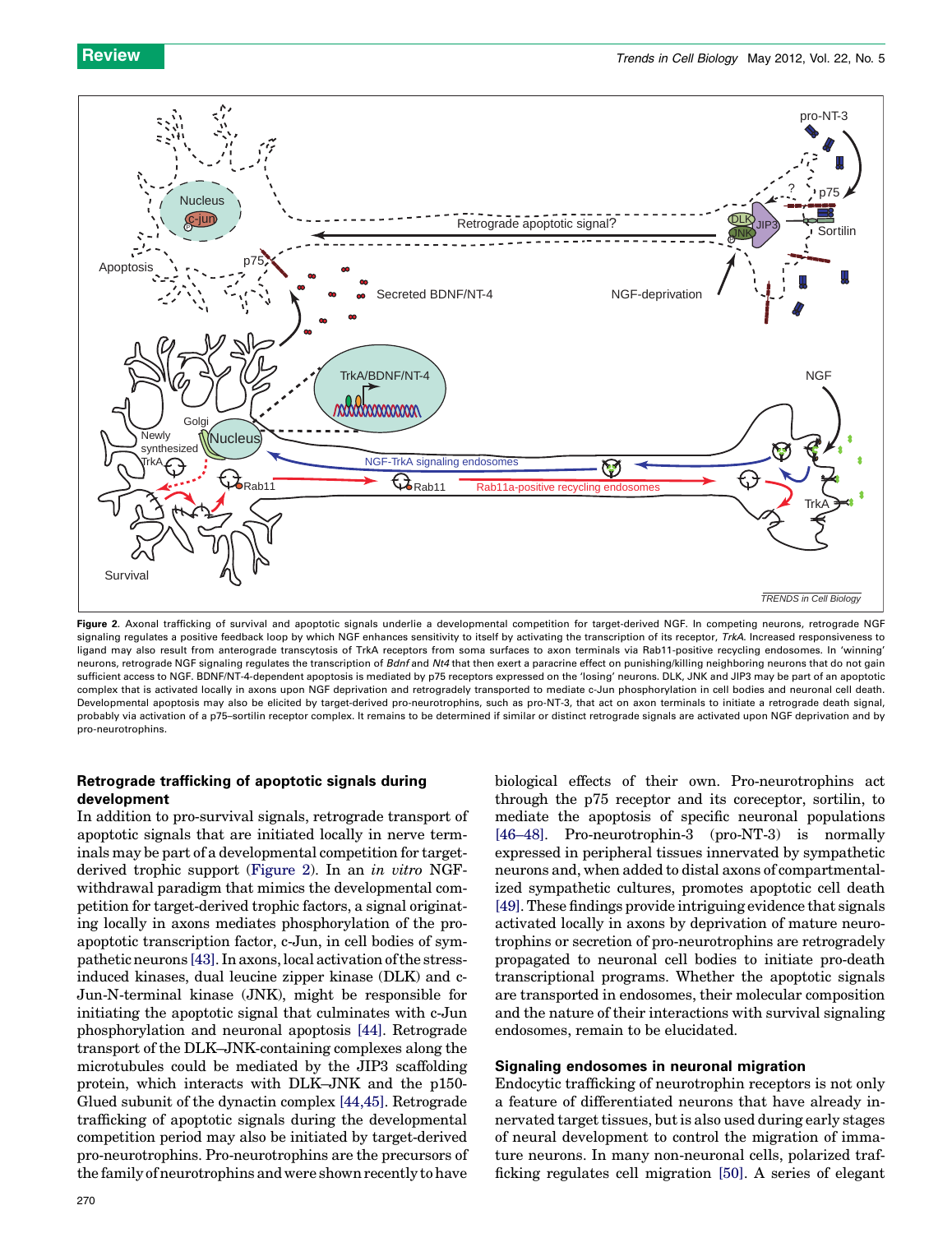studies provided evidence of an endocytic trafficking pathway that regulates neuronal precursor cell migration; in particular, the sharpening of an extracellular neurotrophin gradient and polarizing of signaling endosomes to the leading edge of the migrating cells for signal amplification [\[51,52\]](#page-7-0). In the developing cerebellum, cerebellar granule precursors migrate from a neurogenic niche in the external granule layer (EGL) toward their final destination in the internal granule layer (IGL). Recent findings indicate that endocytic trafficking of the TrkB receptor is required for directed cell migration in response to a BDNF gradient. TrkB-containing endosomes are localized to the leading edge of the migrating neuroblasts, and endocytic blockade, either via pharmacological or dominant negative strategies, reduced directional migration in culture and cerebellar slices [\[51\]](#page-7-0). TrkB endocytosis and cell polarization is mediated by the endocytic adaptor protein, Numb, which recruits the polarity protein, atypical protein kinase C (aPKC) to the leading edge of the migrating cells [\[52\]](#page-7-0). Phosphorylation of Numb by aPKC triggers a positive feedback loop, which enhances Numb binding to the TrkB receptor and facilitates receptor endocytosis. How do the TrkB-signaling endosomes bring about cytoskeletal changes necessary for movement? One possibility may be the activation of Rac by the Rac-specific GEF, Tiam1, which is localized to the TrkB endosomes [\[52\]](#page-7-0). Together with earlier studies in *Drosophila* border cells [\[26,53\]](#page-7-0), these studies add to emerging evidence of receptor tyrosine kinase signaling at the leading edge of migrating cells and a role for endocytic trafficking in modulating this process.

#### Neurotrophin signaling drives its own trafficking

Although it is established that endocytosis plays a crucial role in regulating Trk signaling, less is known regarding how neurotrophin-mediated signaling affects its own transport. A possible model entails that receptors are trafficked as 'passengers' associated with constitutively operating endocytic machinery that is not influenced by receptor signaling. Conversely, according to a 'driver' model, signals initiated from the cargo actively modulate the transport machinery [\[54\]](#page-7-0). Early evidence supporting the regulation of clathrin-mediated endocytosis by neurotrophin signaling was obtained from studies performed using PC12 cells and DRG neurons. NGF signaling increased the density of clathrin-coated pits at the cell surface, and led to the assembly of complexes containing phosphorylated TrkA receptors, clathrin and the adaptor protein, AP2 [\[55\]](#page-7-0). Post-translational modifications of endocytic proteins downstream of NGF signaling might mediate their recruitment to the plasma membrane. For example, NGF signaling induces tyrosine phosphorylation of the clathrin heavy chain and its subsequent relocalization to the plasma membrane [\[55\].](#page-7-0) In sympathetic neurons, NGF-dependent activation of the phosphatase, calcineurin, results in dephosphorylation of dynamin1 [\[25\],](#page-7-0) which might be responsible for its membrane localization. Monomeric Rab GTPases coordinate distinct stages of intracellular transport, including vesicle formation, motility, and targeting of vesicles to their proper subcellular locations. In motor neurons, Rab5 and Rab7 control retrograde axonal trafficking of vesicles containing neurotrophins and their

receptors [\[56\].](#page-7-0) Rab27 and Rab11 mediate the anterograde delivery of Trk receptors to axons via the secretory [\[57\]](#page-7-0) or transcytotic pathways [\[41\],](#page-7-0) respectively. Modulation of Rab GTPase activity by Trk signaling might present another mechanism by which receptor signaling enhances its own trafficking, although this remains to be tested. It also remains unknown if neurotrophin signaling might modulate the processivity or directionality of axonal motors to influence their own transport. An intriguing question is whether the effects are specific for Trk receptors or if neurotrophin signaling has more global effects on stimulating endocytic trafficking of additional receptors.

Active transport of TrkA-containing vesicles in axons is dependent on the actin and microtubule cytoskeletal networks. A recent study suggested that two neurotrophins differentially control receptor trafficking through specific regulation of actin cytoskeletal dynamics [\[30\]](#page-7-0). In sympathetic neurons, both the intermediate target-derived neurotrophin, NT-3, and the final target-derived factor, NGF, activate the TrkA receptor to promote axon growth. However, only NGF is capable of signaling retrogradely to promote neuronal survival [\[10\]](#page-6-0). A key difference in the mechanisms of action of NGF and NT-3 lies in the control of retrograde receptor trafficking. Although NGF promotes retrograde transport of TrkA signaling endosomes to activate pro-survival signaling pathways in neuronal soma, NT-3 does not [\[10\].](#page-6-0) Recently, it was found that only NGF/ TrkA-containing endosomes are associated with the actinmodulatory proteins, Rac and cofillin, facilitating actin severing, which allows the signaling endosomes to overcome a dense actin meshwork to travel retrogradely [\[30\]](#page-7-0). Conversely, NT-3 is incapable of recruiting these actin modulators to the TrkA-containing endosomes, and is therefore unable to promote retrograde transport and neuronal survival.

#### Concluding remarks

From a classical view in which endocytosis and retrograde trafficking of neurotrophin receptors mediate neuronal survival, the scenario has broadened to incorporate many other neurotrophin-mediated functions that depend on endocytosis. We now know that neurotrophin-mediated endocytic trafficking regulates various developmental events including axon growth, synaptogenesis and even degenerative changes. Many questions, however, remain to be addressed regarding the endocytic mechanisms underlying the distinct functions. Are there specialized signaling endosomes for each function? How does local endocytic signaling in axon terminals mediate axon growth? How are signaling endosomes transported within dendrites, and how do they communicate with postsynaptic components? The new findings, that Trk receptors travel anterogradely from the soma surfaces to axonal membranes and retrogradely from axon surfaces to dendrites, suggest that endocytic trafficking is used as a means of communication between two spatially distinct membrane domains, the axonal and somatodendritic membranes. Are different modes of receptor internalization employed for retrogradely trafficked versus anterogradely transcytosing Trk receptors? The identification of specific signaling pathways, and of the endocytic machinery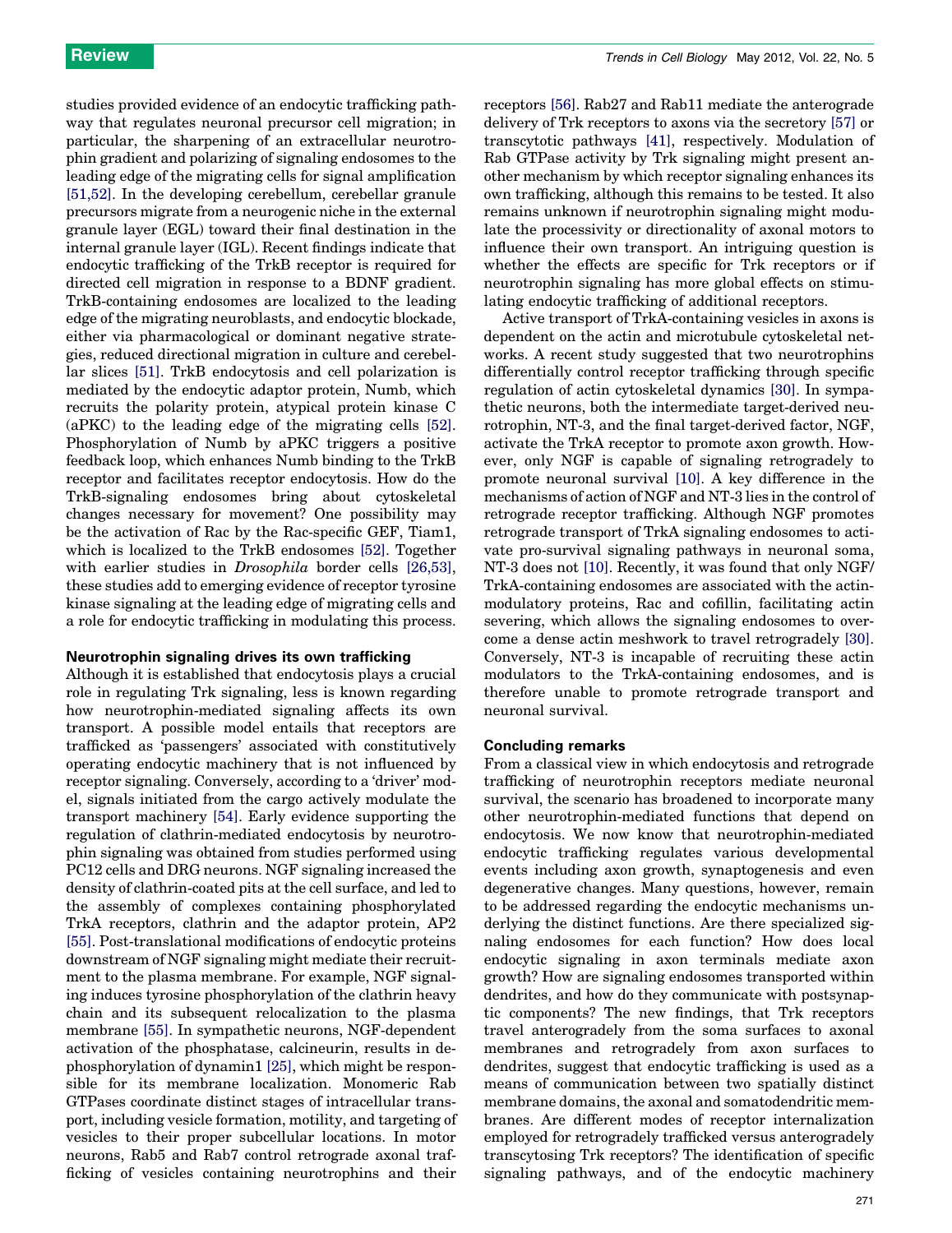#### <span id="page-6-0"></span>Box 3. Techniques that facilitate the study of neurotrophin-mediated trafficking in neurons

Compartmentalized neuronal cultures have proved to be an essential tool for studying the local and retrograde actions of target-derived neurotrophins, and the mechanisms underlying their directional trafficking in polarized neurons. Compartmentalized cultures allow the separation of neuronal cell bodies and distal axons into distinct fluid environments, and target-derived neurotrophins or other factors can be added exclusively to distal axons, thus recapitulating the in vivo environment. This culture system, where a three-chambered Teflon divider is sealed with silicone grease onto the bottom of a collagencoated tissue-culture dish, was pioneered by Robert Campenot in the 1970s [\[69\]](#page-7-0). Although the Teflon–grease barrier is fluid-impermeable, neurons plated in the central compartments are able to extend axonal projections through the barrier. A limitation to the traditional Campenot chambers is that their use is restricted to particular neuronal populations (peripheral sympathetic and sensory neurons) that project axons that are sufficiently long (often several millimeters in culture) to penetrate through the grease barrier. Recently, the advent of microfluidic devices imprinted from lithography-generated epoxy molds has revolutionized the use of compartmentalized chambers for neurobiology. Microfluidic chambers rely on the presence of microgrooves to separate the soma and axonal compartments, and a small hydrostatic pressure difference prevents diffusion between the two compartments [\[70\]](#page-7-0). Microfluidic chambers are better suited to the compartmentalized cultures of central nervous system (CNS) neurons that project shorter axons in culture. Because the microfluidic chambers permit plating of neurons on a glass substratum, they are also compatible with live imaging and confocal microscopy.

associated with the retrograde and anterograde transport, will clarify how target-derived neurotrophins regulate this long-distance communication between the axonal and somatodendritic surfaces. Answers to some of the remaining questions may come from live-cell imaging to visualize, in real time, neurotrophin-mediated endocytic events in distinct subcellular compartments in neurons (Box 3). In addition, biochemical approaches in neuronal culture systems will help to identify additional endocytic proteins and signaling effectors that underlie the distinct neurotrophindependent functions. Finally, the use of mouse genetics or knockdown approaches will be invaluable in confirming the relevance of the identified proteins in neurotrophinmediated development in vivo.

#### **Acknowledgments**

We thank Antonella Riccio, Chris Deppmann and Haiqing Zhao for insightful comments. We apologize to authors whose work could not be cited due to space limitations. The work of the authors is supported by National Institutes of Health grants R01NS073751, R01MH080738 and R21DK090624 (R.K.).

#### References

- 1 Snider, W.D. (1994) Functions of the neurotrophins during nervous system development: what the knockouts are teaching us. Cell 77, 627–638
- 2 Huang, E. and Reichardt, L. (2001) Neurotrophins: roles in neuronal development and function. Annu. Rev. Neurosci. 24, 667–736
- 3 Howe, C.L. and Mobley, W.C. (2005) Long-distance retrograde neurotrophic signaling. Curr. Opin. Neurobiol. 15, 40–48
- 4 Zweifel, L.S. et al. (2005) Functions and mechanisms of retrograde neurotrophin signalling. Nat. Rev. Neurosci. 6, 615–625
- 5 Ye, H. et al. (2003) Evidence in support of signaling endosome-based retrograde survival of sympathetic neurons. Neuron 39, 57–68
- 6 Heerssen, H.M. et al. (2004) Dynein motors transport activated Trks to promote survival of target-dependent neurons. Nat. Neurosci. 7, 596–604
- 7 Ibanez, C.F. (2007) Message in a bottle: long-range retrograde signaling in the nervous system. Trends Cell Biol. 17, 519–528

In the past, investigations of retrograde neurotrophin trafficking in compartmentalized cultures have relied on the immunocytochemical or biochemical detection of radiolabeled neurotrophin or phosphorylated Trk receptors that appear in neuronal cell bodies after ligand stimulation of distal axons. Recently, more sensitive fluorescencebased techniques have been developed to visualize the retrograde transport of neurotrophins and their receptors in real time. Quantumdot-labeled NGF (QD-NGF) was used to track the movements of NGF in real time in compartmentalized cultures of sensory neurons [\[71\].](#page-7-0) Quantum dots are crystalline semiconductors whose size and shape dictate their fluorescent characteristics. The high intensity and photoblinking properties of quantum dots permitted quantitative analysis of the number of NGF molecules per endosome, revealing that most endosomes contained a single dimer of QD-NGF, which is probably sufficient to maintain signaling during retrograde transport [\[71\].](#page-7-0) Antibody feeding assays are a well-established immunocytochemical method for following the trafficking of cell-surface receptors [\[72\].](#page-7-0) This assay has been recently adapted to follow the endocytosis, recycling, and anterograde and retrograde transport of Trk receptors [\[37,41,73\].](#page-7-0) Compartmentalized cultures expressing epitope-tagged Trk (FLAG-Trk) receptors are fed with fluorescent anti-FLAG antibodies, followed by microscopy to visualize the subcellular distribution of the internalized antibody–receptor complexes. In a recent study, the generation of a knock-in mouse line expressing FLAG-TrkA enabled the visualization of the trafficking of endogenous TrkAcontaining endosomes in compartmentalized cultures of sympathetic neurons [\[37\]](#page-7-0).

- 8 Glebova, N.O. and Ginty, D.D. (2005) Growth and survival signals controlling sympathetic nervous system development. Annu. Rev. Neurosci. 28, 191–222
- 9 Glebova, N.O. and Ginty, D.D. (2004) Heterogeneous requirement of NGF for sympathetic target innervation in vivo. J. Neurosci. 24, 743–751
- 10 Kuruvilla, R. et al. (2004) A neurotrophin signaling cascade coordinates sympathetic neuron development through differential control of TrkA trafficking and retrograde signaling. Cell 118, 243–255
- 11 Patel, T.D. et al. (2000) Development of sensory neurons in the absence of NGF/TrkA signaling in vivo. Neuron 25, 345–357
- 12 Deckwerth, T.L. et al. (1996) BAX is required for neuronal death after trophic factor deprivation and during development. Neuron 17, 401–411
- 13 Riccio, A. et al. (1999) Mediation by a CREB family transcription factor of NGF-dependent survival of sympathetic neurons. Science 286, 2358–2361
- 14 Lonze, B.E. et al. (2002) Apoptosis, axonal growth defects, and degeneration of peripheral neurons in mice lacking CREB. Neuron 34, 371–385
- 15 Riccio, A. et al. (1997) An NGF–TrkA-Mediated retrograde signal to transcription factor CREB in sympathetic neurons. Science 227, 1097–1100
- 16 Graef, I.A. et al. (2003) Neurotrophins and netrins require calcineurin/ NFAT signaling to stimulate outgrowth of embryonic axons. Cell 113, 657–670
- 17 Wickramasinghe, S.R. et al. (2008) Serum response factor mediates NGF-dependent target innervation by embryonic DRG sensory neurons. Neuron 58, 532–545
- 18 Eldredge, L.C. et al. (2008) Abnormal sympathetic nervous system development and physiological dysautonomia in Egr3-deficient mice. Development 135, 2949–2957
- 19 Miller, F.D. et al. (1991) Regulation of nerve growth factor receptor gene expression by nerve growth factor in the developing peripheral nervous system. J. Cell Biol. 112, 303–312
- 20 Deppmann, C.D. et al. (2008) A model for neuronal competition during development. Science 320, 369–373
- 21 Mathew, T.C. and Miller, F.D. (1990) Increased expression of T alpha 1 alpha-tubulin mRNA during collateral and NGF-induced sprouting of sympathetic neurons. Dev. Biol. 141, 84–92
- 22 Estrach, S. et al. (2002) The Human Rho-GEF trio and its target GTPase RhoG are involved in the NGF pathway, leading to neurite outgrowth. Curr. Biol. 12, 307–312